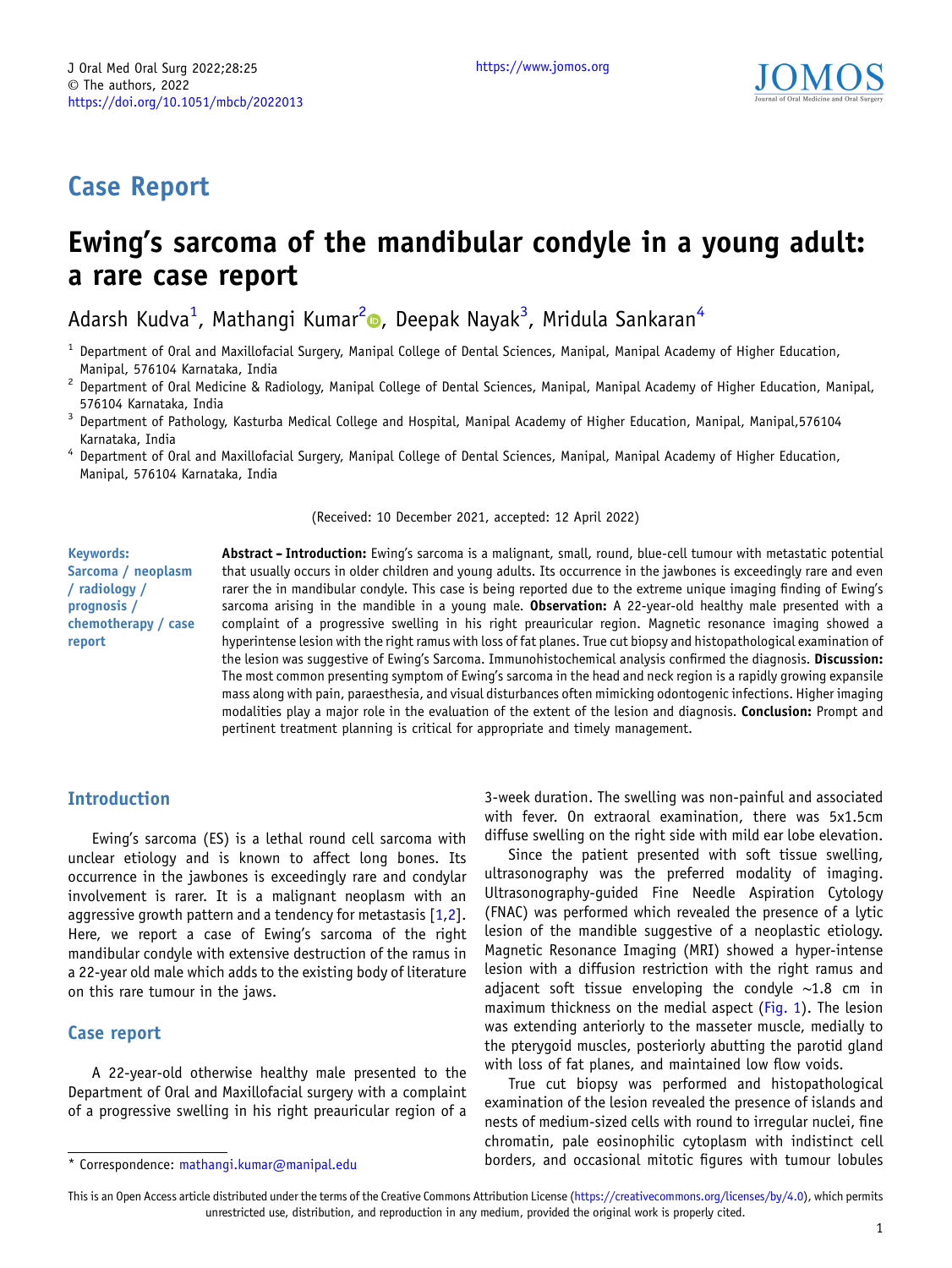<span id="page-1-0"></span>

Fig. 1. (A and B) MRI image sections: Post Contrast T1 Fat Saturated Axial sections showing heterogenous post-contrast enhancement; Coronal T2 showing hypertense lesion involving the right condyle and adjacent soft tissue (indicated by white arrows).



Fig. 3. (A and B) Axial and coronal sections of the pre-chemotherapy CT scan showing periosteal reaction with loss of retromaxillary fat (indicated with white arrows).



Fig. 2. (A and B) Histopathological sections showing tumour cells arranged in sheets with scanty cytoplasm and oval nucleus with coarse chromatin (H&E stain; original magnification,  $\times$ 400;  $\times$ 100).

separated by a scanty fibrovascular stroma. The findings were suggestive of Ewing's Sarcoma or primitive neuroectodermal tumour (PNET) (Fig. 2). Immunohistochemical and immunofluorescence analysis revealed positivity for CD99, synaptophysin, and FLI-1, thus confirming the diagnosis of Ewing's sarcoma.

The patient was planned for neoadjuvant chemotherapy followed by surgery and adjuvant therapy. Computed Tomography (CT) imaging prior to chemotherapy showed permeative changes within the ramus of right hemimandible with spiculated periosteal reaction and associated large circumferential soft tissue lesion around the ramus with focal loss of fat planes of the masseter and medial pterygoid muscles. Also, loss of retro maxillary fat was noted (Fig. 3).

The patient received 4 cycles of chemotherapy with cyclophosphamide, doxorubicin and vincristine under the supervision of the Medical Oncology Department. Post chemotherapy repeat CT scan was performed which showed sclerosis, reduced permeative changes in the ramus with ossification, and reduction in the size of surrounding soft tissue along with

restoration of retromaxillary fat [\(Fig. 4\)](#page-2-0). Positron Emission Tomography (PET) scan did not reveal any signs of distant metastasis. The patient was then offered surgical treatment and adjuvant therapy; however, he opted to undergo alternate natural therapy and did not consent for surgery. The patient succumbed to the disease two months later.

#### **Discussion**

Ewing's sarcoma also termed as Primitive Neuroectodermal tumour (PNET) is a malignant, small, round, blue-cell tumour with metastatic potential that usually occurs in older children and young adults. Its occurrence in the jawbones is exceedingly rare (6–7% of all bone malignancies), and shows no specific gender predilection  $[1,3,4]$  $[1,3,4]$ . The most common presenting symptom in the head and neck is a rapidly growing expansile mass along with pain, paraesthesia, and visual disturbances and associated symptoms vary depending on the anatomic area involved [\[4](#page-2-0)].